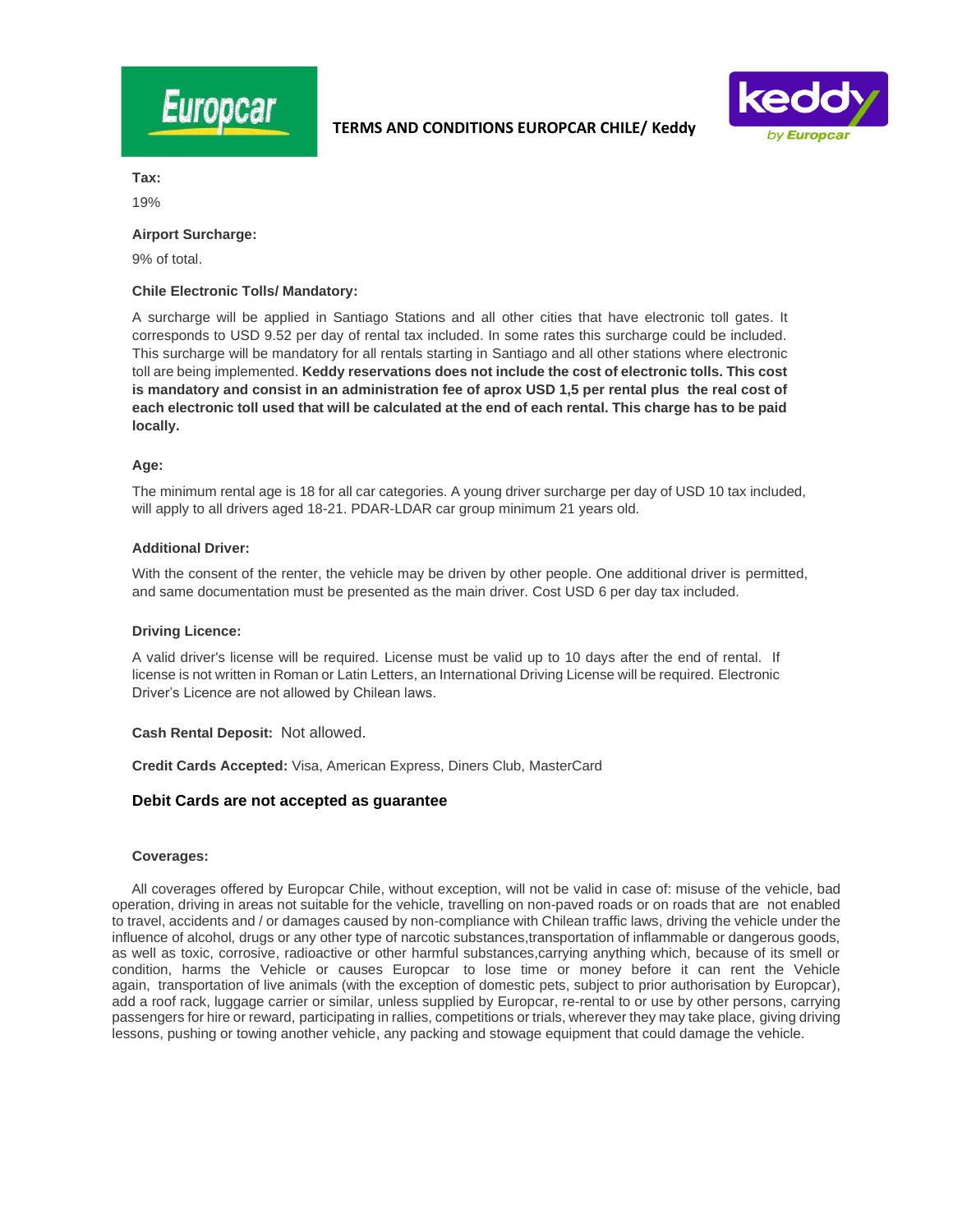# **CDW /LDW Coverage**:

Some rates could not include this coverage. In case it is included or purchased, all car groups have excess. Value will depend on car group. In Chile this coverage includes a limited third party liability until USD 20.000. Excess: In case of accident, own damages or third parties involved, excess surcharge value will depend on car group. Amounts will be between USD 595 to USD 5.950 tax included for all and each event depending on car group. Amounts are subject to change. Deductible amount will be charged to customer whatever customer is culpable or not. Statement Report has to be mandatorily signed at the nearest station within 12 hours that the damage or accident occurred otherwise all the costs of damages (including third parties) will be charged.

## **Declination of CDW/LDW Coverage**:

In case rate does not include LDW/CDW, passengers are allowed to decline CDW/LDW by leaving a guarantee of USD 2.000 which will be blocked in addition to the regular rental guarantee from the main driver's credit card. A declination Statement must be signed and by this document the renter assumes any charge for damages for own and third parties. If the amount requested can't be covered by Credit Card, the purchase of CDW/LDW will be mandatory. Even if the customer declines CDW/LDW coverage, in case of any kind of damages, the customer will have to sign a damage report at the nearest station within 12 hours. CDW/LDW will be mandatory for crossing border purposes.

# **Other excess**:

Roll Over or Turn Over, Theft excess and Total Loss, excess starting from USD 1.190 including tax. This excess will be charged even if the car is covered by CDW/LDW. Signed Statement has to be signed at the Europcar station within 12 hours is mandatory otherwise full damages or car value will be charged. Amount is subject to change. Excess will be charged even if the driver is guilty or not.

#### **Damages or Accidents**:

Damages or accident should be reported to the nearest Europcar Station within 12 hours since the accident occurred, and a signed statement will have to be done in order to activate CDW/LDW. This statement is mandatory to activate any coverage, otherwise full values of damages to own and third parties involved will be charge to the customer credit card.

#### **Guarantee/Deposit**:

Only Credit Card. Cash, debit cards or electronic cards are not accepted. Card holder and owner should be the same as the reservation and renting driver. Amounts blocked on credit card will be the rental estimate value plus USD 1.500. By this guarantee, renters accept late charges, as a result of any extra not included in rate. The release of this guarantee will depend on each customer bank once Europcar Chile has closed the credit card transaction.

## **Domestic/ International One Ways:**

Domestic One Ways are allowed between almost all stations. Please check restrictions for certain car groups. EDMR-EDMD-CDMR-CDMD- CDAR-IDMR-IDAR-SDAD-PDAR-LDAR- are not allowed to have One Ways to the following cities: Coyhaique, Balmaceda, Punta Arenas and Puerto Natales. Only cars 4x4 are allowed to drive in Carretera Austral. International One Ways are not allowed. A penalty of USD 10.000 will be charged plus all cost associated to bring back the car to Chile for any reason.

### **Cross border**:

ONLY To Argentina possible. Seven working days advanced reservations is required. Renters must send by email to reservations@europcar.cl: scanned driver license, passport and credit card number with expiration date. Information must be received by Europcar at least 7 working days before reservation date. Changes /cancelations only accepted before 48 hours (working days) otherwise full value of it will be charged as well as no shows will be fully charged. *Europcar Chile will not be responsible if the renter is not able to cross the border, if renter did not send all required paperwork within the correct period.* Passengers going to Patagonia may need a permit to cross border depending on each passenger schedule. The permit will be ready at the moment when customer pick up the car. There is a last step in order to activate the permit and it has to be completed upon at arrival with the Customs via internet, so this step will take approx. half an hour more at the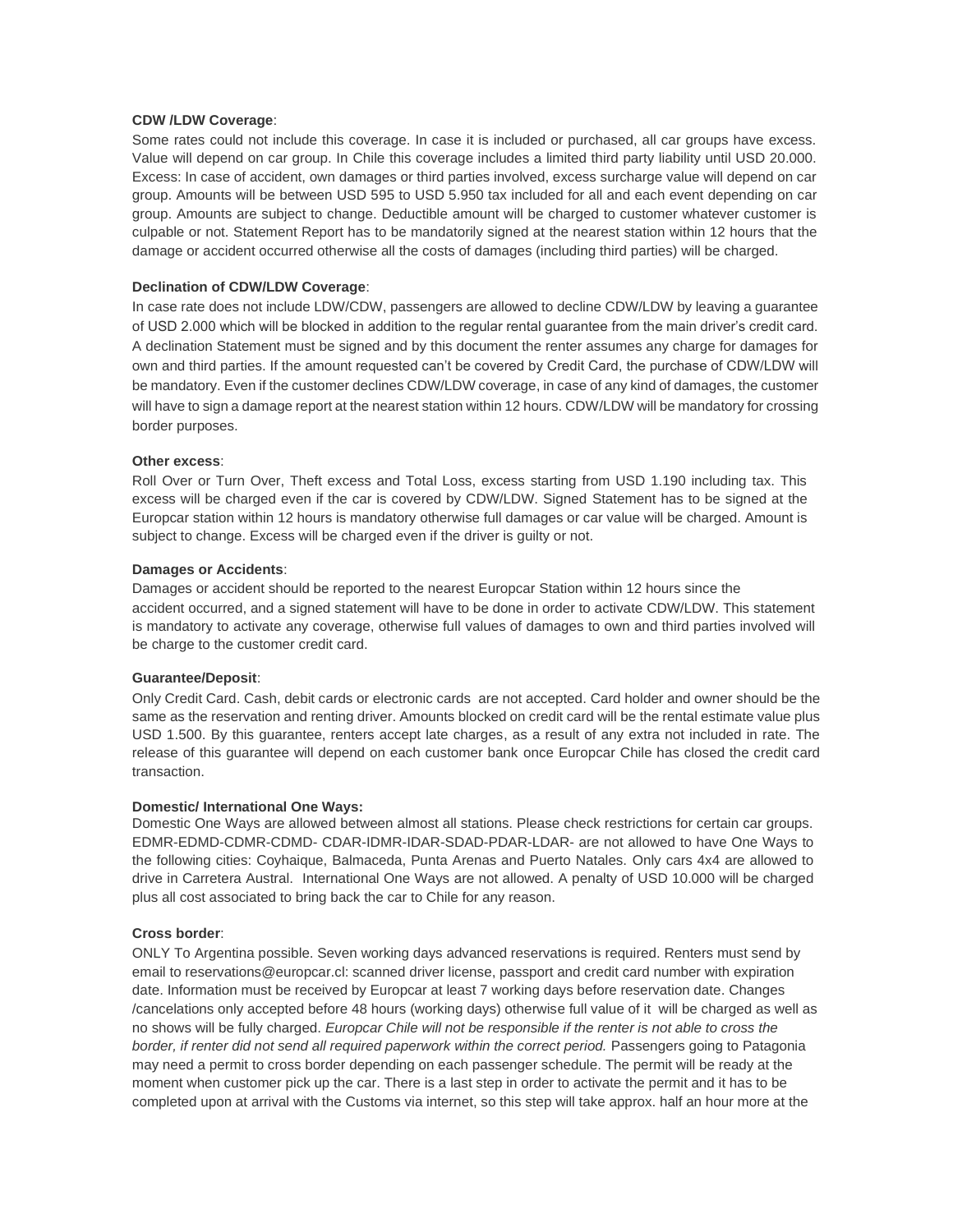counter, so please consider this time at your timeline. IMPORTANT: To cross the border to Argentina CDW/LDW is mandatory. If the reservation does not include it, the purchase of CDW/LDW will be mandatory. Insurances issued by external companies are not going to be valid nor accepted. For the following stations: Puerto Montt, Puerto Varas, Coyhaique, Balmaceda, Punta Arenas and Puerto Natales the only car croups allowed to cross border will be :SFAR- SFAD-CFAR-IFAR-RFAR-FFAR-FQNR-FQMR FVMD and FVAR . **KEDDY RESERVATIONS without CDW/LDW included or basic rate, a Premium Package will be mandatory in order to request a Cross Border ( only the following car groups are allowed to go to Argentina: CFAR, SFAR, SFAD, IFAR, FFAR, FFAD,FQMR and FQNR . Credit cards insurances or any other insurance issued by a third party are not accepted to cross border. For all crossing permits to Argentina requested by Argentine citizens residing in Chile, they must prove a minimum residence of 5 years in Chile and must present a valid Chilean identity card.**

## **Cost for Cross Border Permit**:

01-5 days outside Chilean territory, USD 80 , 6-15 days, USD 116 , 16-30 Days USD 203 and 31-60 days USD 304. Rates include tax

### **Road Assistance/ Vehicle Recovery**:

Road assistance only includes mechanical issues in route, such as battery charging with jumper, tyre change ( spare), closed vehicles. If the vehicle cannot continue its route, passengers will be delivered to a safe place or to another Europcar Station. This service is limited by geographical distance or if the car is outside Chilean territory. In case of accident the passenger will be fully responsible for any transportation or tow truck cost of the car to the Europcar Station. If the vehicle needs to be towed by 4x4 cranes, without the possibility of being towed by a crane due to the place and where it is stranded, this cost is not included in coverage and there may be cost that will be charged to the renter considered as a Rescue or Recovery. Any breakdown caused by misuse is not included in the roadside assistance or rescue/recovery service neither Chile or Argentina. Replacement car subject to availability and must be requested to the station in working hours, replacement cars will not be delivered to Argentina.

## **Refueling charge and policy:**

All cars are supplied with a full tank of fuel at time of pick-up. At the end of the rental the customer is required to return the car with a full tank of fuel, otherwise refueling charges for missing fuel will apply. Refueling charge aprox USD 2,28 per liter tax included. Same charge for Petrol or Diesel. Amount subject to change.

#### **Grace Period / Extra Days:**

60 minutes. Late return will correspond to a full day charge at the local rate available. Extra days will be charge at the local rate available at the station.

## **Condition of Vehicle:**

Vehicle must be returned, normal wear & tear expected, in the same condition as when rented. Damages caused by any external installed accessories will be fully charged. If special cleaning/sanitized is required a separate charge will apply. All Europcar Chile Fleet are non -smoking cars.

#### **Country Restrictions:**

In case by law or any Government Institution states that some plate numbers are unable to circulate some days of the week, Europcar Chile will not be responsible of unused days refund. Replacements of car depend at availability.

#### **Delivery / Collection:**

Service only available at non-airport locations. It is upon request to reservations@europcar.cl at least 5 working days in advance.A valid credit card and expiration date will be required. Service available from Monday to Thursday between 10am and 05pm. Cost: USD 39 tax included. Service and values is on request depending distance.

## **Prepayments**:

If the passenger returns the car before of the agreed rental period for any reason, it will not be entitled to a refund for any unused days. No refund won't be given to customer fails to collect the vehicle at the rental start time and has not being cancelled.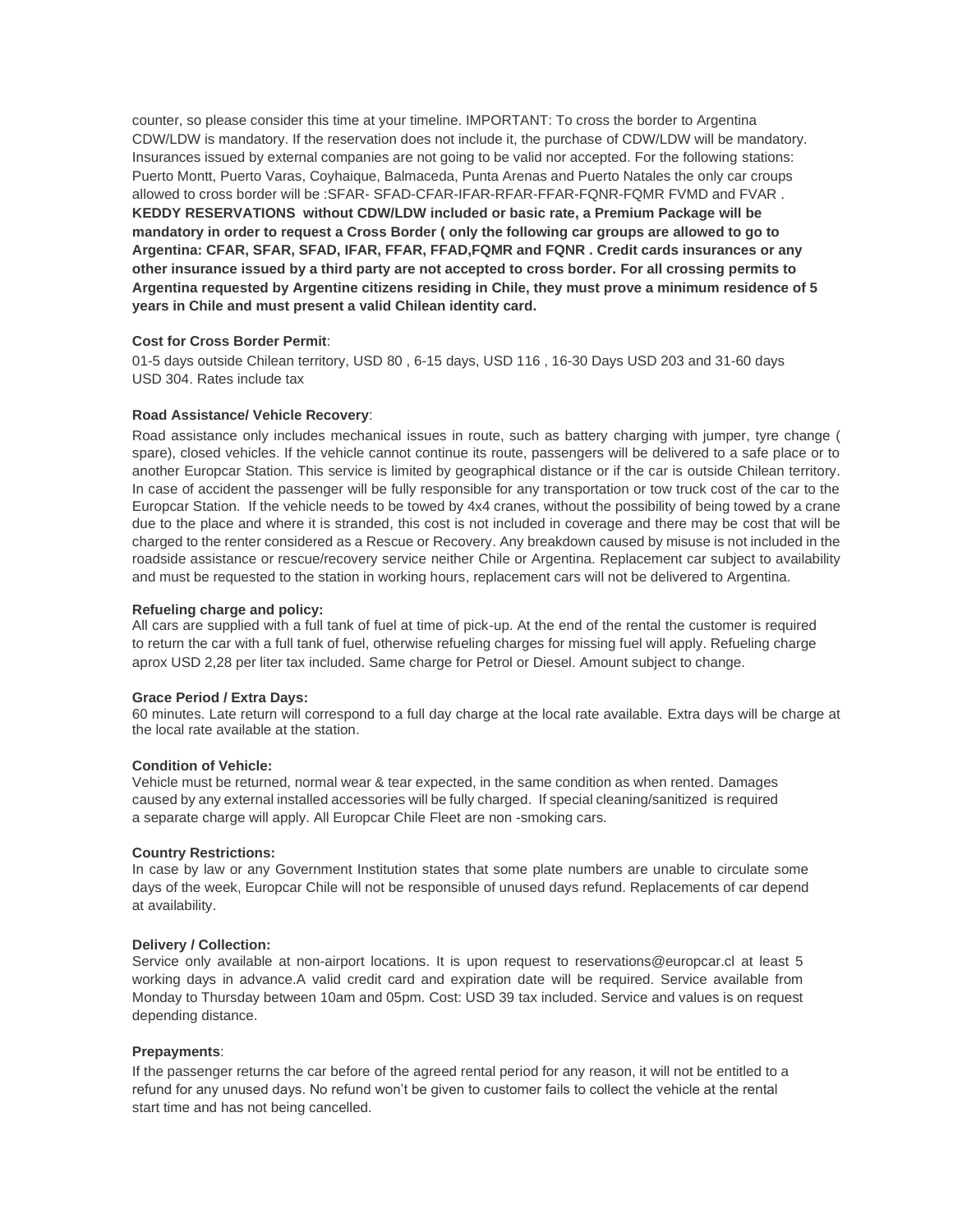### **No Shows/Cancellations Fee:**

One day rental penalty will be charged at USD 52,99 if reservation is not cancelled before 24 hours or if the customer is not present at the time that the car was booked. Europcar Chile will keep the vehicle reserved for its rental up to a maximum period of 1 hour after the time indicated in the reservation, during location attendance hours, otherwise the service will be NO SHOW (free for another rental).

### **Late Arrivals:**

If the renter arrives after the time scheduled in the reservation, the location may check car availability. If there are cars available, any car group could be offered, and it will be the sole and exclusive responsibility of the renter to refuse or accept the vehicle in the conditions that are presented, in this case no refund will be applied if car group is different or /and unused days. If the reservation has a flight number associated and it is delayed, the reserved vehicle will be kept for a maximum of 1 hour according to the arrival time of the flight, as long as the pick-up office is operating during normal operational hours. There may be extra charges after hours service but only previously coordinated and upon request.

### **Rental Agreement :**

Rental Agreement which will be provided to customer at the pick-up station will be drafted in Spanish and in Chilean pesos.

### **Exchange Rate:**

Reservations quoted and issued in a different currency from chilean pesos that considers a local payment must consider that the amount in foreign currency will correspond to an estimated value in dollars according to the exchange rate of the day the reservation was made (indicated in the reservation as Guaranteed Price / Renting Currency), however, this amount must be paid in Chile in chilean pesos, so the conversion of the dollar currency will be made at the current exchange from dollar to pesos rate determined by Servicio de Impuestos Internos (SII) corresponding to the last business day from the previous month plus a 2% commission. The contract and the invoicing will be reflected in Chilean pesos.

It is important to note that Europcar Chile will not be responsible for the conversion to the base currency of your credit card, which will be carried out in accordance with the conditions of your bank.

## **Optional Coverages Offered:**

## **Super Collision Damage Waiver (SPCDW)**:

Eliminates excess to zero only for own damages. Third party responsibility still will have an excess. It must be taken in addition to CDW. It cost USD 10 tax included. It will be only activated with the correspond Signed Report Statement at the station. Does not cover tow truck moving in case of accident from Argentina to Chile.

## **Super Theft and Total Loss Waiver (SPTHW)**:

Eliminates excess from USD 1.000 to zero in case of car theft or Total Loss. Cost USD 10 per day tax included. Signed Statement Report Mandatory. Coverage will be valid only in Chile and does not cover tow truck moving from Argentina to Chile in case of accident.

## **Personal Accident Insurance (PAI):**

Provides cover against personal injury for all occupants of the vehicle. In case of death until USD 17.800, Permanent Incapacity until USD 17.800 and Medical Expenses Reimbursement until USD 2.800. It cost USD 2 per day tax included.

## **Supplement Liability Insurance (SLI)**:

Extends Third Party liability from USD 40.000 until USD 267.000 for third party damages and liability. Cost USD 10 per day tax included. Coverage will be only valid in Chile. Signed Statement Report Mandatory.